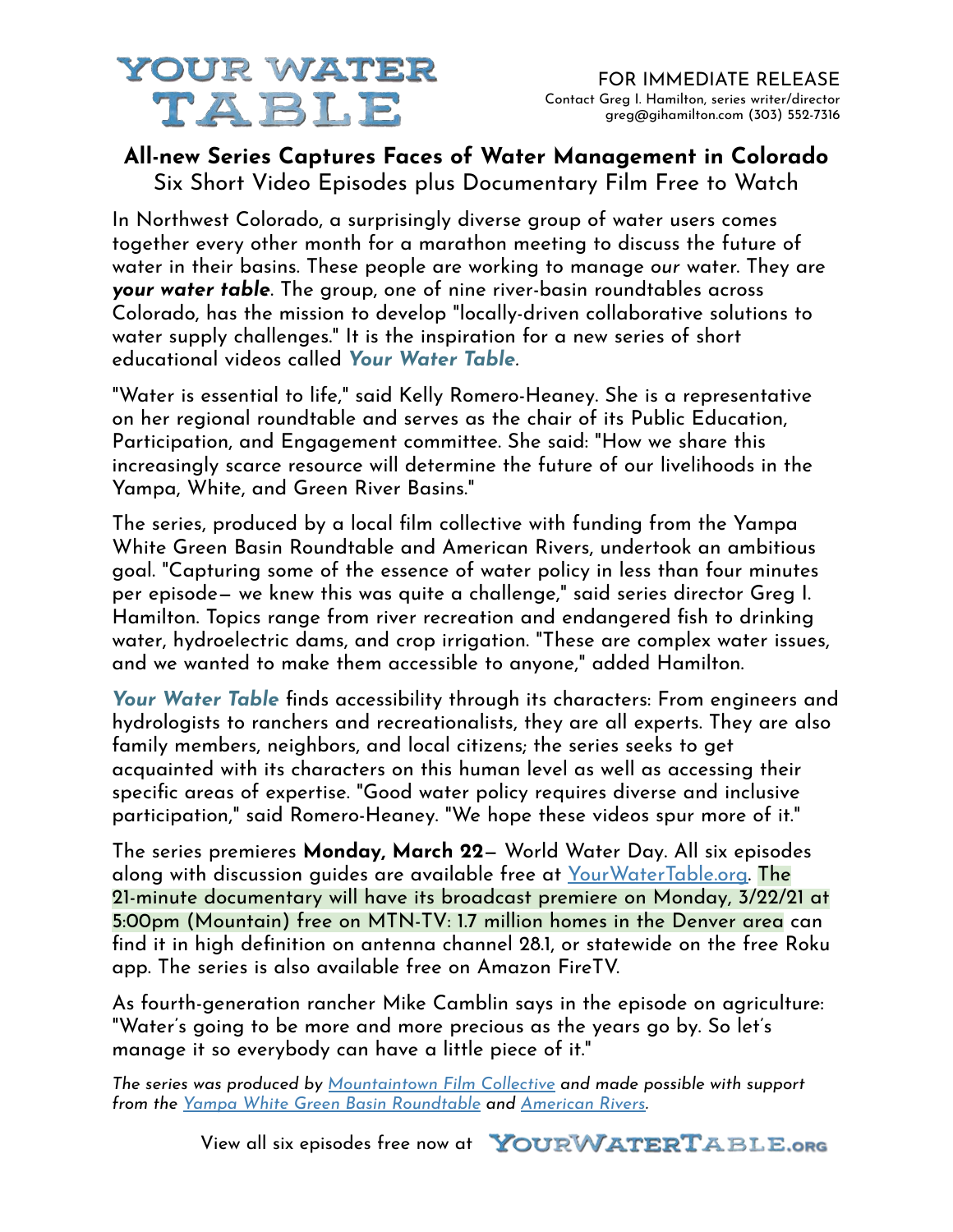## YOUR WATER TABLE

Writer/Director/Producer GREG I. HAMILTON Director of Cinematography BEN SAHEB Editor DEVON BARKER Assistant Editors GREG I. HAMILTON, BEN SAHEB, SUMMER SIMPSON Motion/Graphics KERNDT DESIGN Color DEVON BARKER Sound Design JASON McDANIEL Series made possible with support from the YAMPA WHITE GREEN BASIN ROUNDTABLE and AMERICAN RIVERS Fiscal Sponsor FRIENDS OF THE YAMPA @ 0ூ A **[MOUNTAINTOWN FILM COLLECTIVE](https://www.facebook.com/MFCSteamboat)** production

**SERIES OVERVIEW** - All free to view and share: *start some discussions!*

- **Six episodes**, three to four minutes each
- One **21-minute documentary** with each episode as a chapter
- **Free "discussion starter" guides** and glossaries for each episode— view or download them here: [The Yampa River's Hydrograph](https://gihamilton.com/discuss/hydrograph.pdf), [Municipal and Industrial](https://gihamilton.com/discuss/municipal-industrial.pdf) [Water Use,](https://gihamilton.com/discuss/municipal-industrial.pdf) [Storage: Our Place in the Water Cycle,](https://gihamilton.com/discuss/storage.pdf) [Agriculture in the Basin,](https://gihamilton.com/discuss/agriculture.pdf) [Recreation and Wildlife,](https://gihamilton.com/discuss/recreation-wildlife.pdf) [White River Basin](https://gihamilton.com/discuss/white-river.pdf)
- **Closed captions** are available for all videos; **audio description** is coming soon

**HOW TO SHARE THE SERIES** - All six episodes plus free guides, a 21-minute documentary, and short trailers are available to watch and share:

- 1. Simply tell people to **visit [YourWaterTable.org](http://yourwatertable.org)**
- 2. **Copy-paste these messages** into your emails, newsletters, or social posts. Add your own comments and include images below!
	- $\circ$  For #WorldWaterDay: a new video series on the future of water in Northwest Colorado. All six episodes are free to watch now at [YourWaterTable.org](http://yourwatertable.org)
	- $\circ$  Meet people who get their hands wet in Northwest Colorado's water management: Series is FREE to watch at [YourWaterTable.org](http://yourwatertable.org) #WorldWaterDay
	- New video series covers issues, threats, and opportunities facing our local water resources. FREE to watch and share at [YourWaterTable.org](http://yourwatertable.org) #WorldWaterDay
- 3. **Embed the series** by copy-pasting the following code into your own website:

```
<div style='padding:56.25% 0 0 0;position:relative;'><iframe
src='https://vimeo.com/showcase/6644677/embed' allowfullscreen frameborder='0'
style='position:absolute;top:0;left:0;width:100%;height:100%;'></iframe></div>
```
- 4. **Share or embed individual episodes** by visiting [YourWaterTable.org](http://yourwatertable.org), clicking the title of the episode, and then clicking the "**Share**" button.
- 5. Find the series for free on **[Roku](https://vimeo.com/showcase/6644677/feed/roku/264fd77457)** or **[Amazon FireTV](https://vimeo.com/showcase/6644677/feed/amazon.xml/264fd77457)**.
- 6. Catch the 21-minute documentary **TV broadcast at 5pm March 22** on [MTN-TV:](https://mtn-tv.com/) 1.7 million homes in the Denver area can find it in HD on antenna channel 28.1, or statewide on the free Roku app (add MTN TV via the streaming channel store).

View all six episodes free now at **YOURWATERTABLE.org**